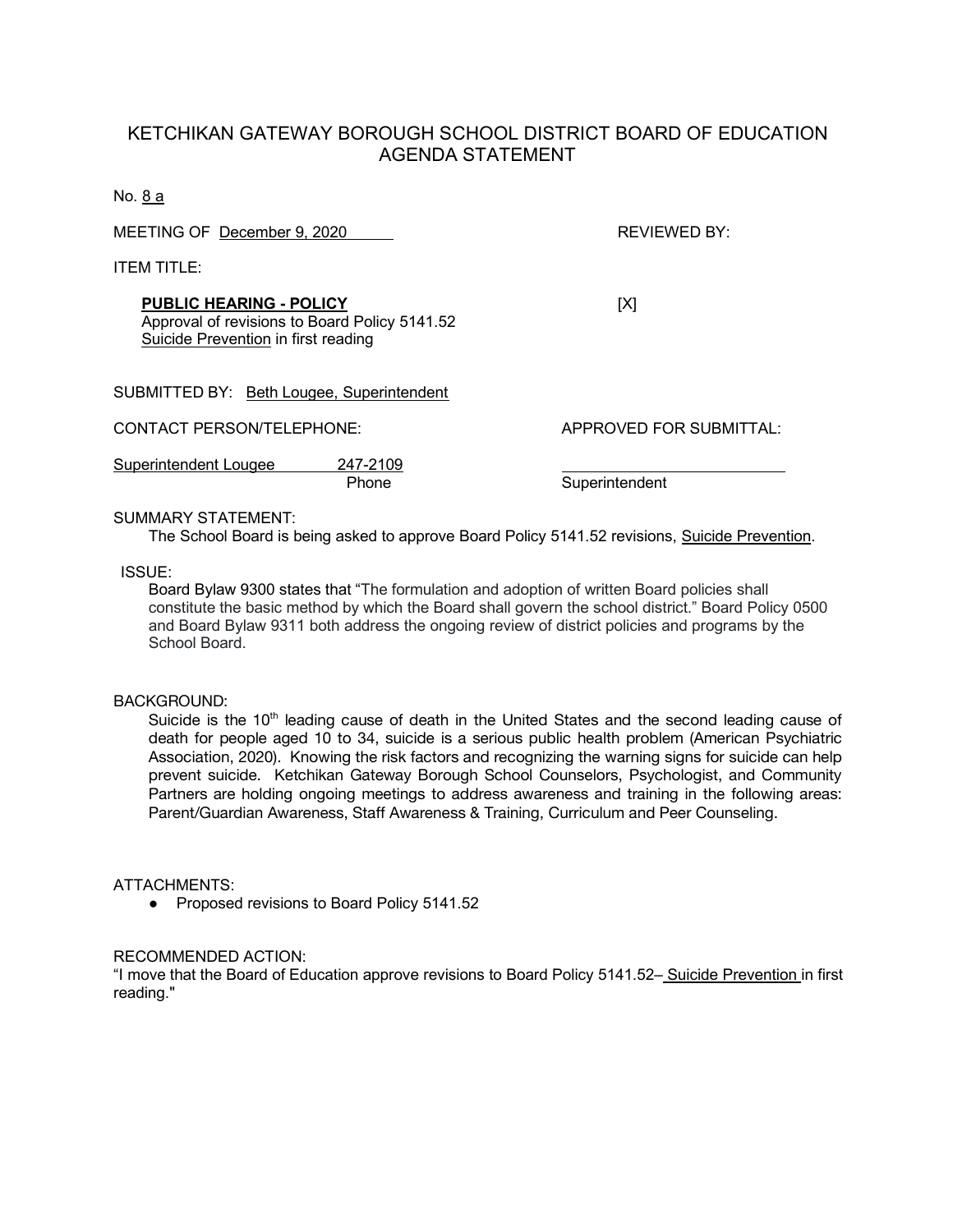# **Suicide Prevention (Recommended Changes DRAFT Form)**

# **BP 5141.52**

# **SUICIDE PREVENTION**

*Note: Effective July 1, 2016, AS 14.30.362 requires suicide awareness and prevention training for specific school personnel. AS 14.30.362 also provides civil immunity for districts and employees from a death or personal injury that results from an act or omission in providing or obtaining that training. The training provided or failure to provide training cannot be construed to impose a specific duty of care on any person.*

The School Board finds it important that the tragic situation of adolescent student suicide be openly addressed and that staff, students and parents/guardians be made aware of warning signs and procedures by which they may help suicidal students at this especially vulnerable age. prevent student suicide.

The Board recognizes that all suicide threats must be taken seriously. The Superintendent or designee shall provide appropriate staff members with procedures for intervening in low-risk and in high-risk crisis situations. These procedures shall include guidelines by which staff members may assess the seriousness of a student's risk for suicide and and develop an appropriate intervention plan to better serve the student and preserve safety."

The Board believes that school staff, students and parents/guardians all can contribute significantly towards the prevention of adolescent student suicide. The district shall make available suicide prevention training for each of these segments of the school community using the Threat Assessment and Intervention Tool.

### **Parent/Guardian Awareness**

#### *Note: The following parent/guardian involvement paragraph will affect school principals' responsibilities.*

The Board believes all parents/guardians should be aware of the severity of the youth student suicide problem. Before suicide prevention is taught in classrooms, parents/guardians shall be advised and invited to review the curriculum goals and the district suicide prevention policy. Parent/guardian information may be provided, and meetings may be held, to help parents/guardians recognize warning signs of suicide, learn basic steps for helping suicidal youths, youth who may be suicidal and identify community resources that can help teenagers students in crisis.

### **Staff Awareness & Training**

*Note: Effective July 1, 2016, AS 14.30.362 requires districts to provide training on a schedule adopted by the Board on youth suicide awareness and prevention to the following staff: each teacher, administrator, counselor, and specialist who is employed by the district to provide services to students. The training must be approved by the Commissioner of Education and provided to teachers at no cost. Training may be offered through video conferencing or an individual program of study.*

*(cf. 4131- Staff Development)*